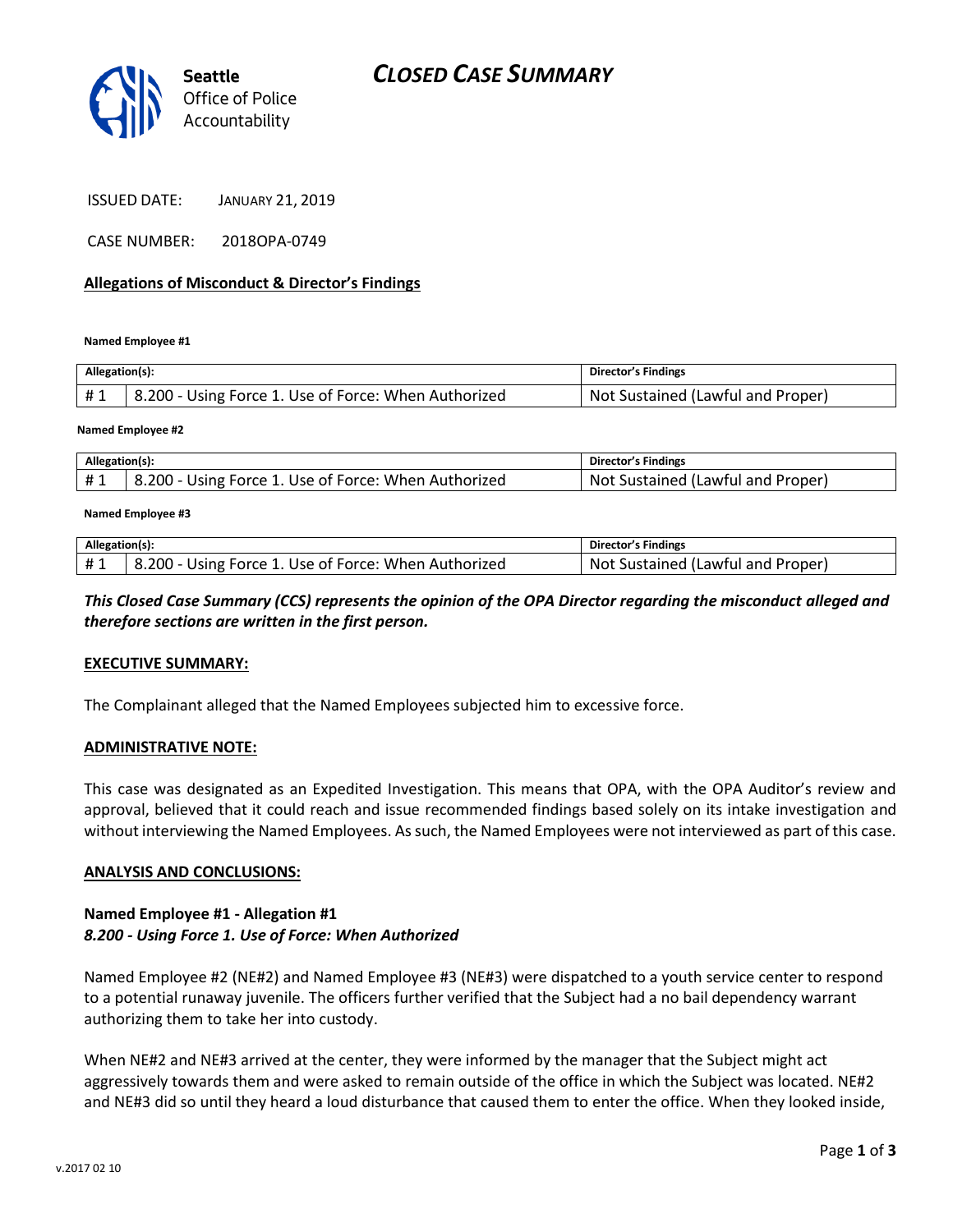

# *CLOSE CASE SUMMARY*

OPA CASE NUMBER: 2018OPA-0749

they saw the Subject by the window. From a review of the Body Worn Video (BWV), it appears as if she was attempting to flee from the room.

NE#3 approached the Subject and took hold of her arm. He brought her towards the middle of the room where NE#2 took hold of her other arm. The officers held her arms while asking her to calm down and to comply with them. The Subject was extremely emotional and became increasingly so during her interaction with the officers. She screamed and physically resisted the officers' attempts to control her body. When the officers could not reason with her, NE#3 gripped the back of her neck and, in concert with NE#2, used downward pressure to get her onto the ground. At that point, the officers worked together to try to prevent the Subject from further resisting and to handcuff her. Named Employee #1 (NE#1) arrived at that time and assisted NE#2 and NE#3. Once the Subject calmed down and was secured, no further force was used on her.

The facility manager and two other staff members that were in the office at the time asserted that the force used by the Named Employees was excessive. The facility manager did not explicitly request that an OPA complaint be filed; however, a SPD supervisor initiated this matter based on the statements of the other two staff members – referred to herein as the Complainants.

During its investigation, OPA reviewed the Named Employees' BWV. OPA attempted to interview both of the Complainants, but only one responded. That Complainant stated that her complaint was solely directed towards NE#3. She reiterated her belief that the force utilized by NE#3 was excessive and unreasonable. OPA also spoke with the facility manager. He stated that he did not have a complaint against any of the officers and that he thought the force used was reasonable under the circumstances.

SPD Policy 8.200-POL-1 requires that force used by officers be reasonable, necessary and proportional. Whether force is reasonable depends "on the totality of the circumstances" known to the officers at the time of the force and must be balanced against "the rights of the subject, in light of the circumstances surrounding the event." (SPD Policy 8.200(1).) The policy lists a number of factors that should be weighed when evaluating reasonableness. (*See id*.) Force is necessary where "no reasonably effective alternative appears to exist, and only then to the degree which is reasonable to effect a lawful purpose." (*Id*.) Lastly, the force used must be proportional to the threat posed to the officer. (*Id*.)

While OPA can understand why the Complainants may have been concerned with the force given their interest in the welfare of the Subject, that force was consistent with policy. First, the force was reasonable in order to effectuate the arrest of the Subject, who had an open warrant and who was trying to escape. Second, the force was necessary to stop her from imminently effectuating that escape and, later, from resisting the officers' initial attempts to convince the Subject to comply with them and leave the office. I also find that the officers did not see any reasonable alternative to using force under the circumstances that they were presented with. Third, and last, I find that the force used was proportional to the threat that the Subject would escape and her ongoing physical resistance. The officers only used that force necessary to take the Subject into custody and this force was largely de minimis and consisted of control holds and body pressure. Lastly, the officers modulated and then ceased their force once the Subject was in custody and secured.

For the above reasons, I find that the force used by the Named Employees was consistent with policy and I recommend that this allegation be Not Sustained – Lawful and Proper.